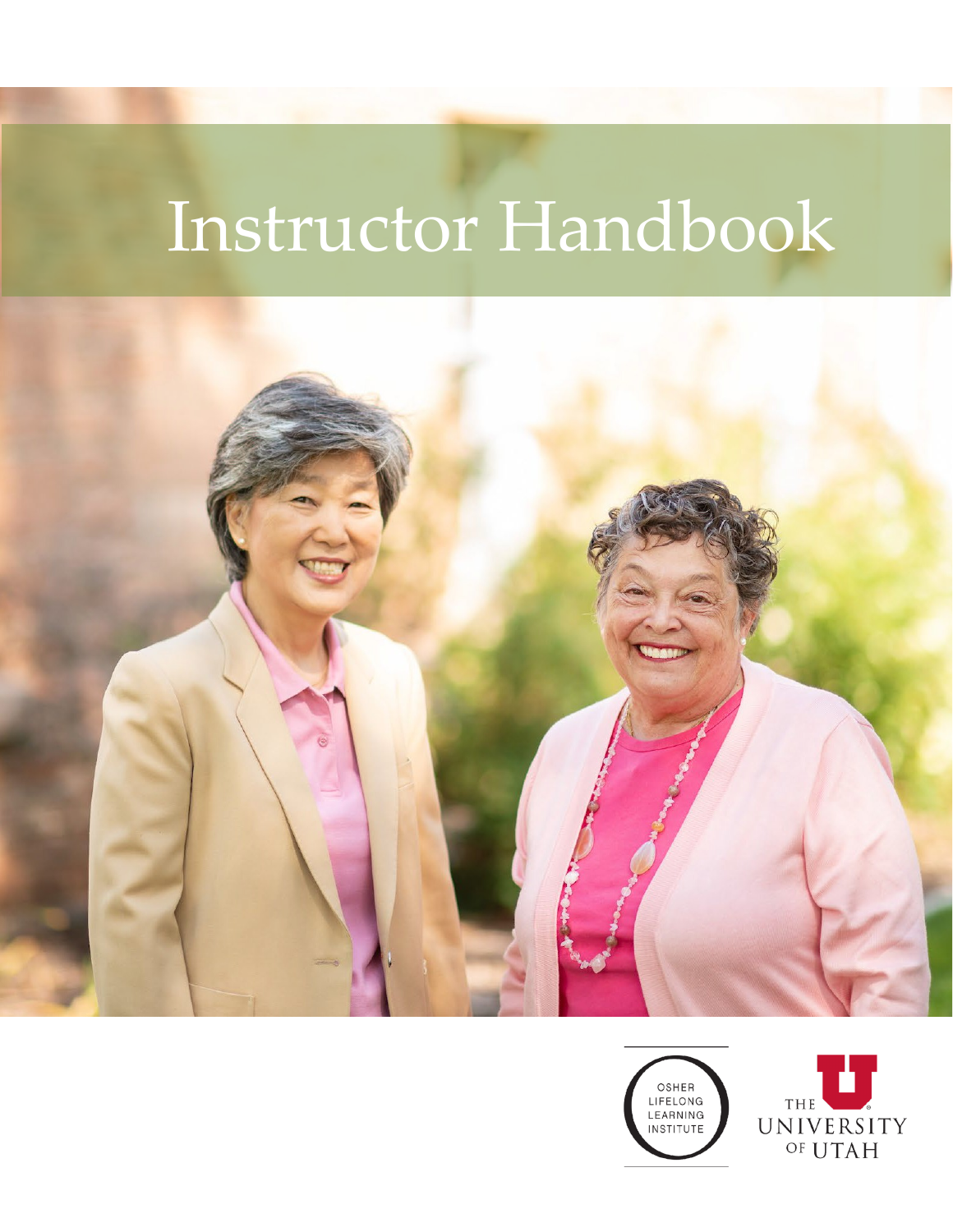# **Table of Contents**

| <b>Welcome Aboard!</b>                                   | 2                       |
|----------------------------------------------------------|-------------------------|
| <b>Ensuring Course Success</b>                           | 3                       |
| The process of teaching each term<br>$\bullet$           | 3                       |
| The classroom experience<br>$\bullet$                    | 4                       |
| Addressing hearing loss in Osher classes<br>$\bullet$    | $\overline{\mathbf{4}}$ |
| <b>Working Together with Osher Staff</b>                 |                         |
| Who to contact                                           | 6                       |
| Parking<br>$\bullet$                                     | 7                       |
| Course materials preparation and production<br>٠         | 8                       |
| Class format<br>$\bullet$                                | 8                       |
| Classrooms<br>$\bullet$                                  | 8                       |
| Class roster, attendance, registration<br>$\bullet$      | 9                       |
| Field trips<br>$\bullet$                                 | 10                      |
| Course and instructor evaluations<br>٠                   | 10                      |
| Student interface                                        | 11                      |
| Cancelling or rescheduling classes                       | 11                      |
| Cancellation of classes due to weather<br>$\bullet$      | 11                      |
| Full classes, waiting Lists, opening additional sections | 12                      |
| Honorarium<br>٠                                          | 12                      |
| Special fee reimbursement<br>٠                           | 13                      |
| Follow-on courses<br>$\bullet$                           | 13                      |
| Class promotion                                          | 13                      |
| Media inquiries<br>$\bullet$                             | 14                      |
| Professional conduct<br>$\bullet$                        | 14                      |
| Instructor privileges<br>٠                               | 14                      |
| <b>Emergency Procedures</b>                              |                         |
| Classroom and field trip emergencies                     | 16                      |
| In the event of a fire alarm/drill<br>٠                  | 16                      |
| Campus Police & Public Safety                            | 16                      |
| #SAFEU                                                   | 16                      |
| <b>Appendixes</b>                                        |                         |
| Appendix A - Liability Waiver                            | 17                      |
| Appendix B - Accident/Incident Report                    | 19                      |
| Appendix C - References<br>٠                             | 20                      |

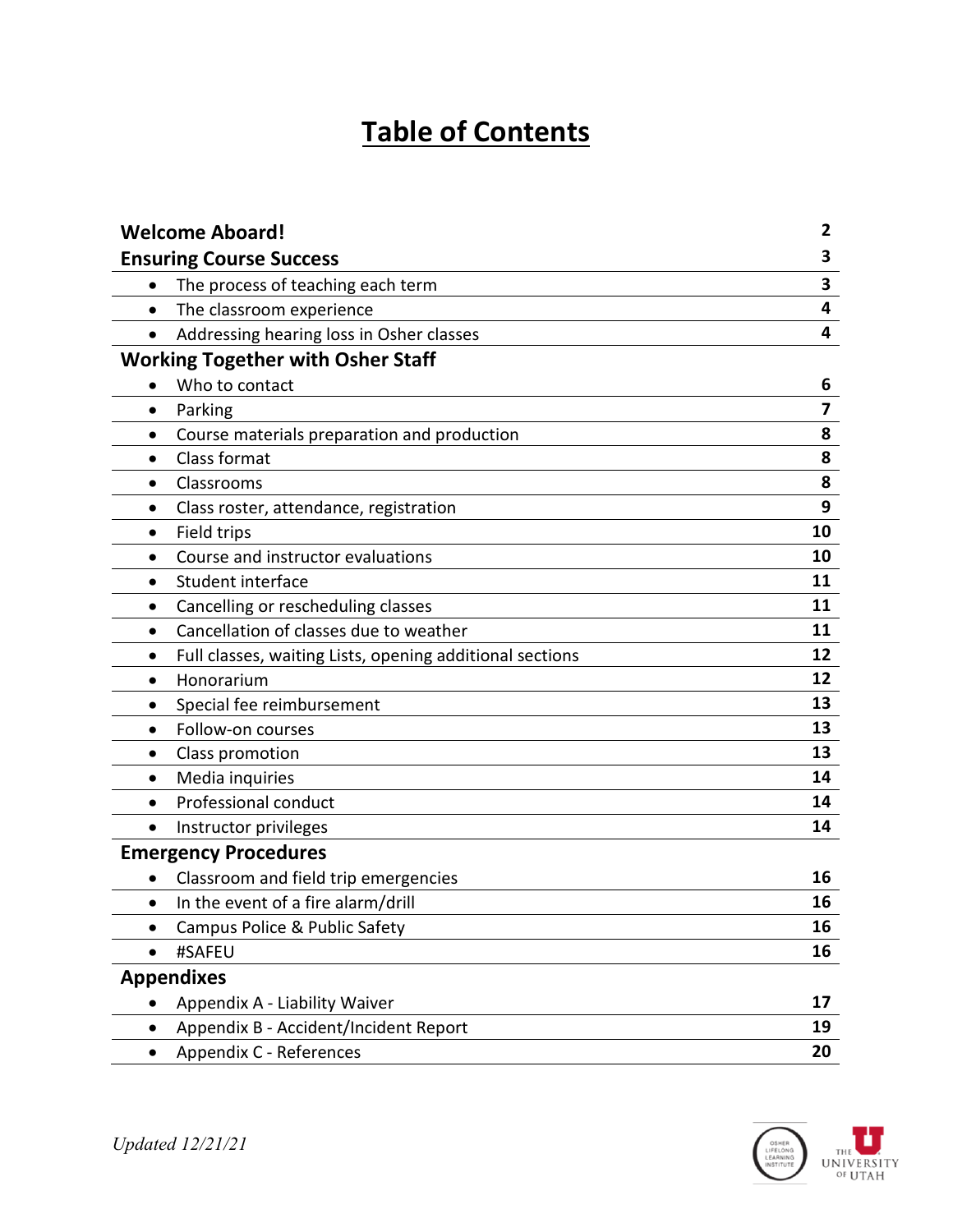# *Welcome Aboard!*

#### **Dear Instructor:**

Thank you for teaching for the Osher Lifelong Learning Institute at the University of Utah. We hope you will enjoy teaching as much as Osher members enjoy learning from you.

The mission of Osher is to provide a curriculum of stimulating learning opportunities and special activities and events for people "age 50 and better!" The Institute is possible in large part because wonderful people like you are willing to share their knowledge and experience with our members. The incredible course content that you provide helps bring in new members and keep existing members coming back for more. Your expertise, creativity, and enthusiasm help Osher at the U thrive.

This handbook contains information our staff hopes you will find helpful when teaching for Osher but also know that Osher staff are willing to help you with any additional questions or concerns.

Our offices are located in the University Connected Learning UCL/Continuing Education Building in Research Park at 540 Arapeen Drive, Room 210, Salt Lake City, UT 84108. Office hours are Monday to Friday, 9:00 AM to 5:00 PM. Call us at (801) 585-5442. Please make an appointment to stop by for a visit!

Thanks so much for joining our team. We are delighted to have you!

**The Osher Staff**

*Jill E. Meyer, Director Sheila Jacobsen, Program Coordinator – Special Events Emily Miller, Program Coordinator Sandy Richards, Program Coordinator*

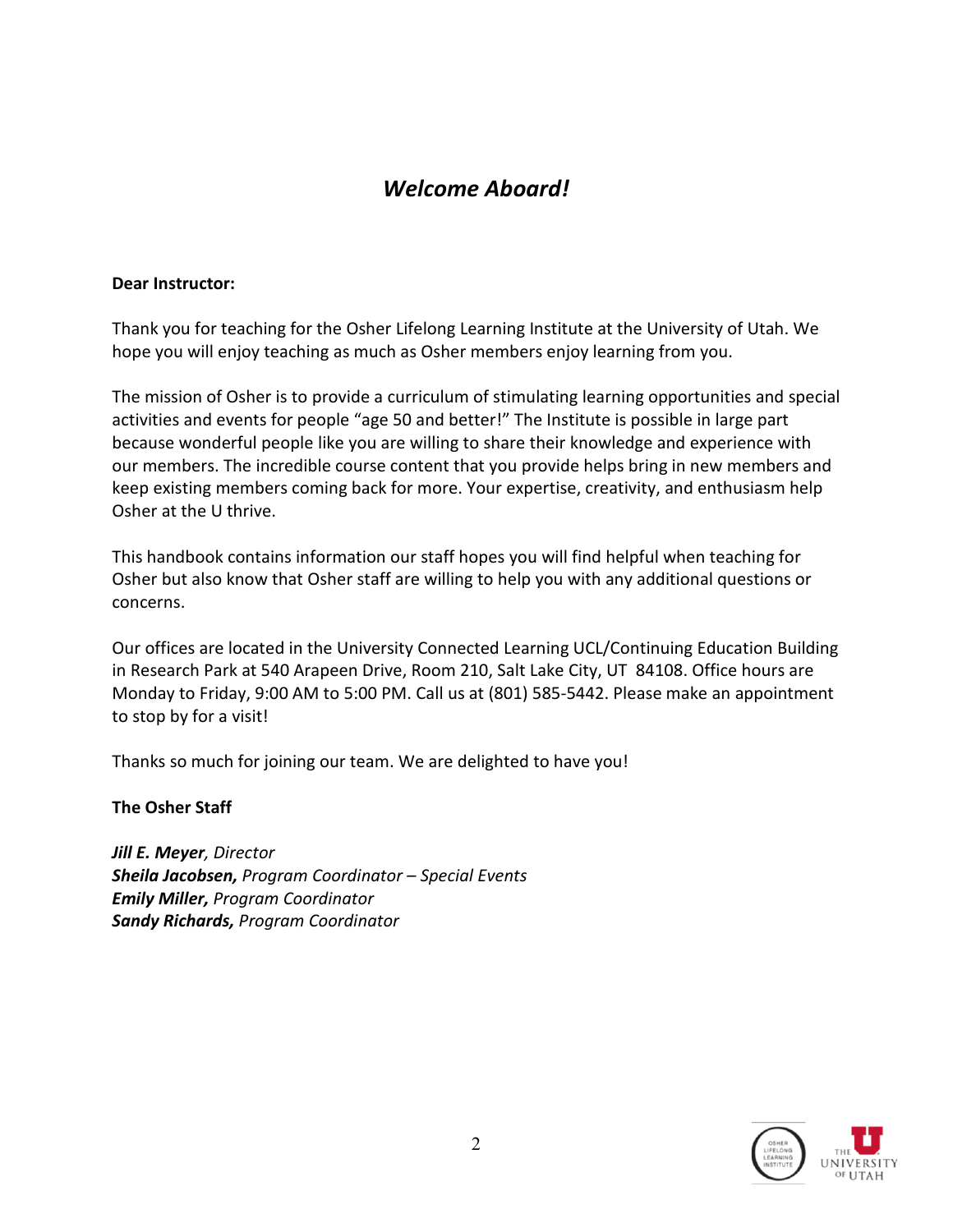# **Ensuring Course Success**

Your course will be successful if you deliver a high-quality experience to the class members, honor your commitments, and communicate with the Osher staff in a timely manner.

## **The process of teaching each term**

## **Getting started**

- 1. Submit course proposals online and on time
- 2. Update and submit your final course syllabus before the stated deadline
- 3. Keep an updated instructor bio
- 4. Send course materials to Osher staff by the designated date

## **Contracting**

- 1. Sign Letter of Agreement
- 2. Complete New Hire paperwork (I-9 form)

## **Marketing and outreach**

- 1. Attend Fall Open House (August/September)
- 2. Attend the Member Luncheon (December)
- 3. With the help of Osher staff, record a promotional video of you and your course
- 4. Invite your friends and colleagues "age 50 or better" to join Osher/enroll

## **Final course preparation**

- 1. Time your commute, plan for on-site parking
- 2. Visit your classroom and test the equipment
- 3. Update and finalize your course syllabus and send to Osher staff *six weeks ahead* of first class and/or the open house
- 4. Rosters, evaluation forms, and liability waivers (if necessary) will be delivered to your classroom the first week of term.

## **During the term**

- 1. Arrive early enough to be ready to start class on time
- 2. Refer to the Osher weekly email newsletters to stay informed about parking
- 3. Allow the Classroom Assistant to make announcements (if applicable)
- 4. Foster an environment conducive to everyone's learning
- 5. Touch base with staff to share how the class is going/concerns

## **Course wrap up**

- 1. Return completed paper evaluations to Osher staff (if applicable)
- 2. Think about and discuss with Osher members and staff ideas for improving your course
- 3. Submit receipts for reimbursement (if applicable)

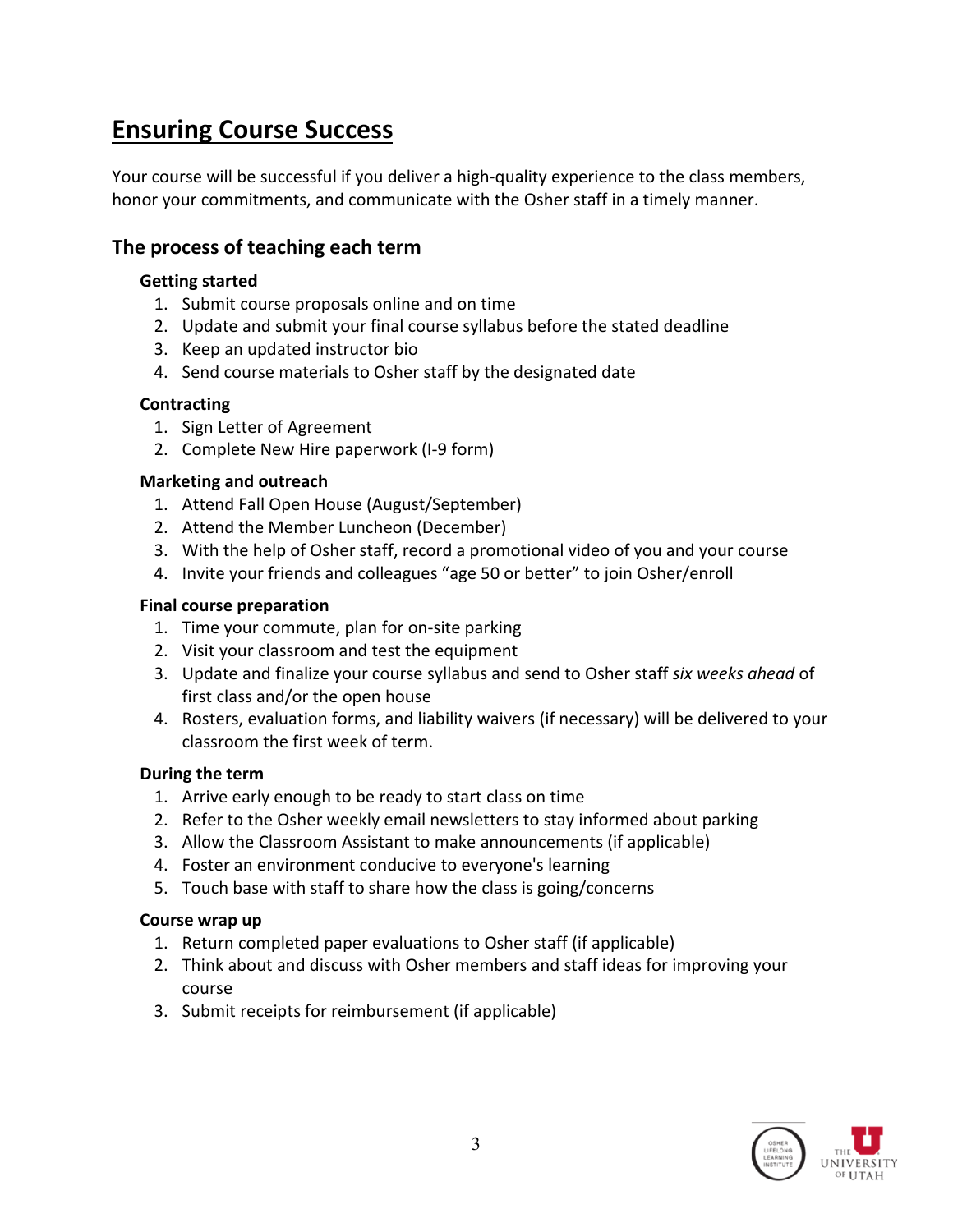## **The classroom experience**

Osher members bring significant education, career experience/expertise, and an enthusiasm for engagement to our classrooms. They are attending because they want to be there and they want to learn.

An important characteristic of the Osher program is the opportunity to study in a community of peers. Class participation is abundant and thoughtful. Being well prepared is essential to successfully fielding questions and facilitating class discussions at this level.

Most members are quite willing, even eager to share their insights. While this usually results in rich discussion, it can also present some challenges for the instructor. To ensure a quality experience for all class members, the instructor must facilitate the class so that no one person or small group of people dominate discussion, and that learning is not derailed. A quality learning experience is more than just completing a prescribed amount of material.

Please contact staff immediately if there is anything you need to help ensure that your teaching experience at Osher is rewarding to both you and our membership community.

Some of our members have significant hearing loss or compromised vision. Please check with your class to ensure that everyone can hear and see, and make any necessary adjustments.

## **Addressing hearing loss in Osher classes**

As many as **half** of Osher members are hard of hearing. The rooms in the Commander's House, especially, have echoes. Instructors should be aware of this and can do several things to help everyone more fully participate in classes and lectures.

- 1. Before class begins, ask the classroom assistant to **fully close blinds or curtains**. Glare and overly bright light make reading lips more difficult. People with hearing loss may be reading lips without realizing it.
- 2. At the beginning of every class, ask if everyone can hear you. Encourage those with hearing loss to move closer to where you will be standing or sitting. Others should be willing to switch places. **Sitting in the first two rows** in a lecture format will make hearing much easier.
- 3. Remind class members to **raise their hands** at any time during class if they are missing your words.
- 4. **Do not cover your mouth** with your hands or turn your face away while speaking. If conducting, say, a yoga or exercise class, **first** provide verbal instructions **facing the class** and **then** show an example when possible, rather than speaking while you are turned away from the class.
- 5. **Enunciate** clearly at all times. Speak up and maintain your natural rhythm.
- 6. Hold a **microphone next to and just below your mouth** when speaking (not at arm's length). Don't wave it around or use it as a pointer.

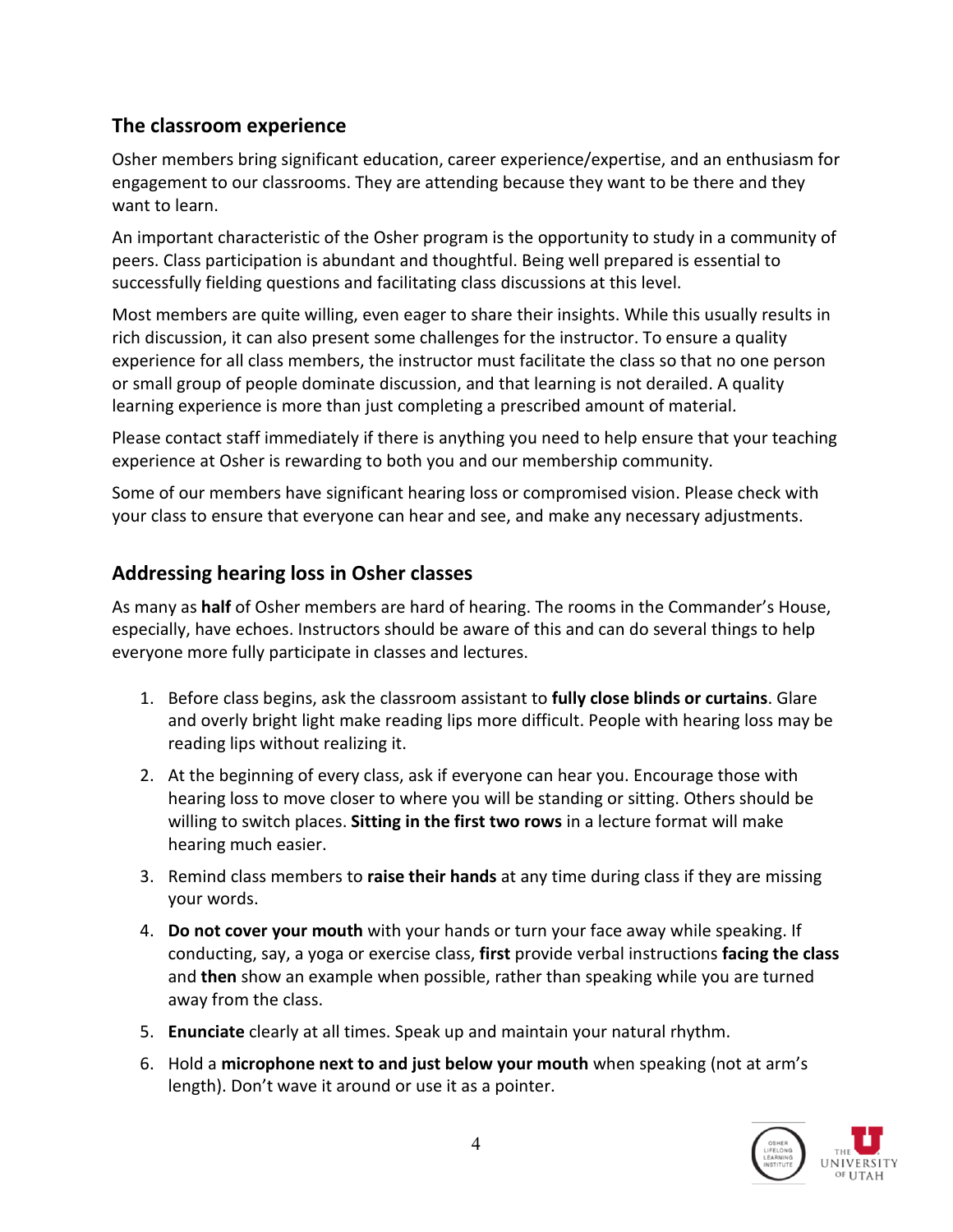- 7. For classes in which members are encouraged to share with each other, only **one person**  may speak at a time. No side-talks, please.
- 8. Many of our lecturers are hard of hearing as well. **If you need assistance hearing questions from the audience**, please ask your classroom assistant (or someone else whose voice you know you can easily hear) to stand or sit next to you and repeat each question to you so you can hear it. Then repeat the question to the entire class from the front of the room before answering it.

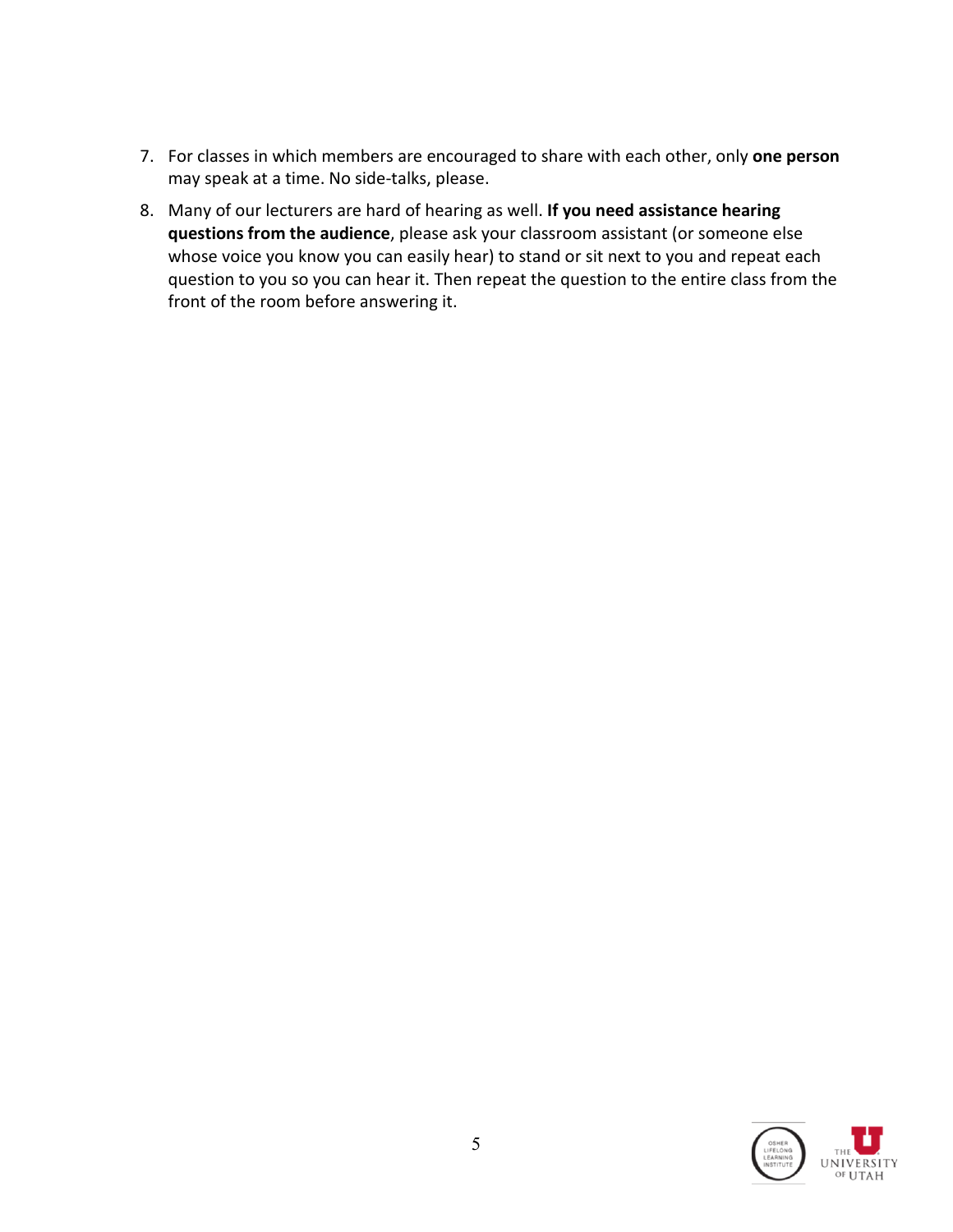# **Working Together with Osher Staff**

## **Who to contact**

**Osher Office** (801) 585-5442; [osher@utah.edu](mailto:osher@utah.edu)

**Jill E. Meyer,** Director (801) 585-1441; [jill.meyer@utah.edu](mailto:jill.meyer@utah.edu)

Curriculum planning, course proposals, lecture opportunities, honorarium, benefits, scholarships, staff or member concerns, course evaluations, campus and community partnerships, major events, budget matters, marketing, press inquiries, and communications.

**Sheila Jacobsen**, Program Coordinator

(801) 587-9037; [sheila.jacobsen@utah.edu](mailto:sheila.jacobsen@utah.edu)

Special events, locations, volunteer opportunities, campus and community partnerships, major events.

## **Emily Q. Miller**, Program Coordinator

(801) 585-0891; [emily.q.miller@utah.edu](mailto:emily.q.miller@utah.edu)

Syllabi, rosters, locations, classroom assistants, gift certificates, membership information, course evaluations, liability waivers, class handouts.

**Sandy Richards**, Program Coordinator [sandy.richards@utah.edu](mailto:sandy.richards@utah.edu)

## **Christopher Whipple**, Human Resources Analyst

(801) 581-7378; [christopher.whipple@utah.edu](mailto:christopher.whipple@utah.edu) New hire paperwork, payroll.

## **Osher Curriculum Committee Liaison**

Every Osher instructor has a Curriculum Committee liaison. If you are not sure who is your liaison, please ask the Osher staff.

## **Classroom Assistants**

Please let us know if you require a classroom assistant. Osher staff will recruit a volunteer class member for you. We can provide your classroom assistant's name and contact information once we have a volunteer. *(Due to COVID-19 restrictions, we are providing classroom assistants only as needed for essential functioning of the class.)*

**Commander's House**, University Guest Services (801) 587-1234; (801) 230-6836

**Thomas S. Monson Center** 801-213-8770; [cmortimer@monsoncenter.utah.edu](mailto:cmortimer@monsoncenter.utah.edu)

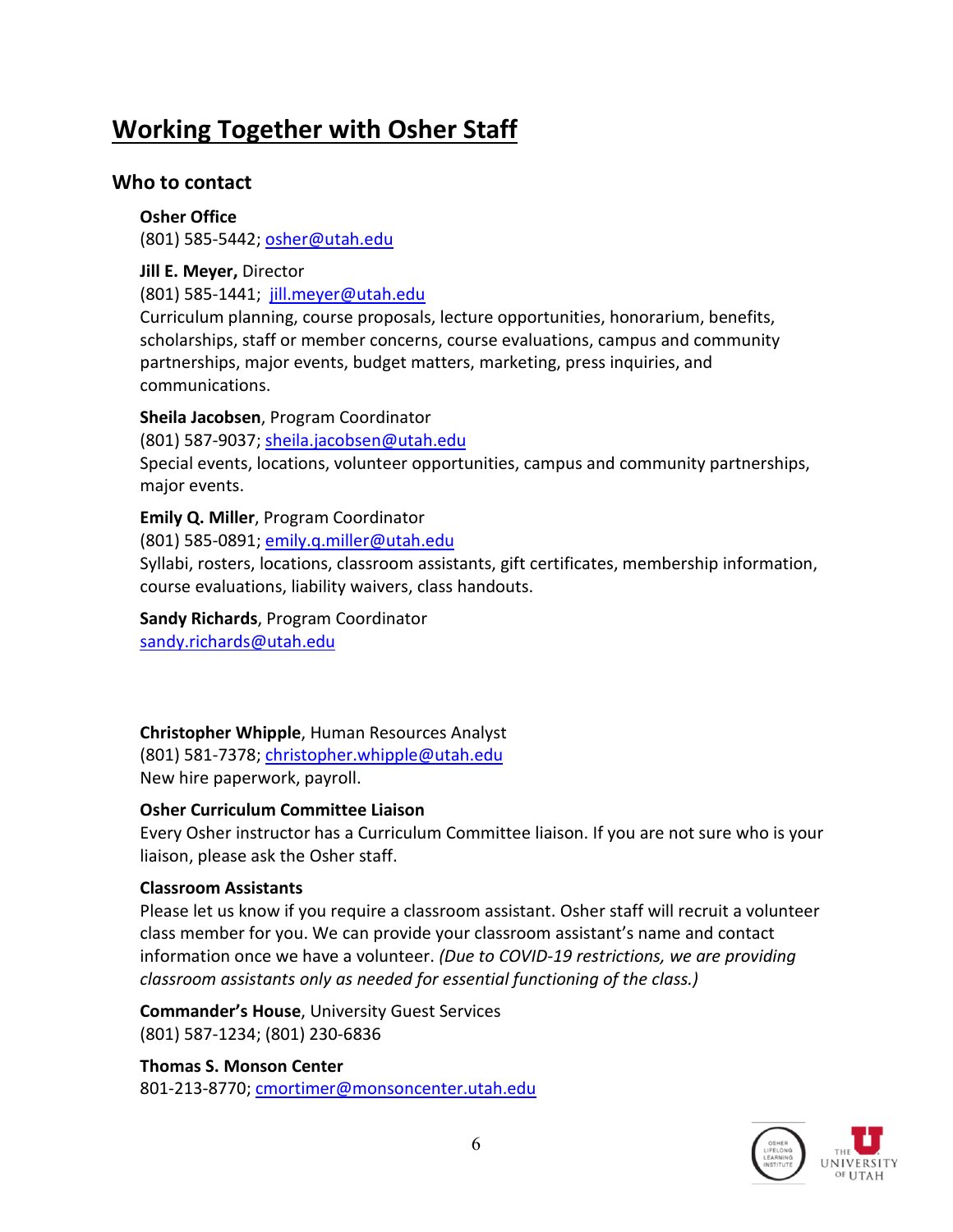## **Parking**

#### **Commander's House, Historic Fort Douglas**

1965 De Trobriand Street, Salt Lake City, UT 84113

Parking in the lot to the north of the Commander's House is free when Osher classes are in session. This parking lot is shared with the neighboring buildings. Generally, there is plenty of parking, but if events are scheduled at the Officer's Club and/or Guest House, parking may not be available in this lot.

Overflow parking is available west of the Guest House which is north along Fort Douglas Boulevard from the Commander's House. If that lot is full, additional parking is available around the field to the south of the Commander's House.

## **University Connected Learning/Continuing Education Building**

540 Arapeen Drive, Salt Lake City, UT 84108

Visitor parking is available in the small lot due south of the building and the large lot due west of the building.

## **Tenth East Senior Center**

237 South 1000 East, Salt Lake City, UT 84102

The parking lot is behind (east of) the building. Parking is free and some street parking is also available.

## **Monson Center**

411 East South Temple, Salt Lake City, UT 84111

Parking is available for instructors and Osher members in the parking lots to the east of the Monson Center. There are upper and lower parking lots.

The east entrance of the Monson Center has a u-shaped driveway. Osher members with mobility concerns (i.e. unable to walk up and



down stairs) may park on the right side of the u-shaped driveway.

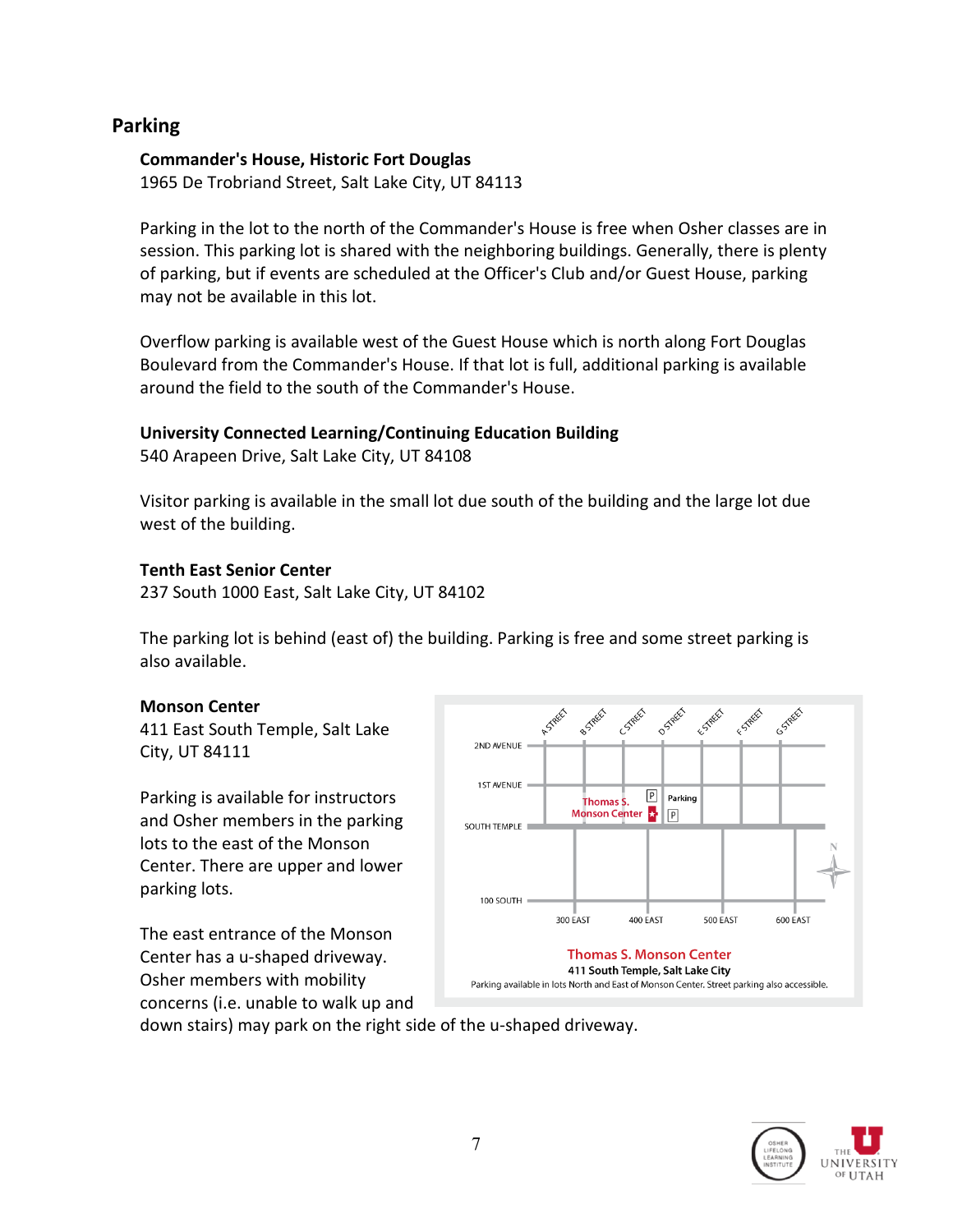## **Course materials preparation and production**

Instructors are responsible for preparing their own course materials. Please email or bring in original copies/class handouts you want for class to Osher staff by **one week before your next class**. Do not leave your printing/copying until the last minute.

*Please note: while some remote locations (e.g., the Tenth East Senior Center) have copiers, they are likely not for Osher use so please do not ask. Osher staff can advise you about this.*

If your class is at the Commander's House and you have given adequate notice (by **one week before your next class**), your copies will be delivered to your classroom. We accept registrations up to the first day of class and sometimes even after class starts.

You can check your enrollment online by going to [www.utah.edu.](http://www.utah.edu/) Click on [Catalog & Class](http://www.utah.edu/portal/site/uuhome/menuitem.ddac5bbd6efcaf8ab123b610c1e916b9/?vgnextoid=1223584d6f665110VgnVCM1000001c9e619bRCRD)  [Schedules,](http://www.utah.edu/portal/site/uuhome/menuitem.ddac5bbd6efcaf8ab123b610c1e916b9/?vgnextoid=1223584d6f665110VgnVCM1000001c9e619bRCRD) then choose the appropriate semester (Osher's winter term is listed in the University's Spring term). Click on OSHER, then the catalog number. The enrollment cap, how many are enrolled, and how many seats are available in each section will be displayed. If you wish to call or email, Osher staff will always have the most up-to-date information.

Reimbursement for producing your own copies/handouts by using an outside source is generally not available. If your class is off campus and/or it is not possible to produce copies by one of the methods described above, we can charge a special fee to cover the production cost. This must be arranged in advance during the programming and contracting process and published in the catalog. An original, itemized receipt is required for reimbursement; credit card signature receipts are not allowable. Receipts should be delivered to the Osher offices in Research Park. We can only reimburse you up to the total amount of the special fee that was charged for your class. If no special fee was charged, or it was not adequate to cover expenses, we cannot reimburse you for photocopying costs.

## **Class format**

Classes are usually scheduled in six-week terms every Fall (September/October), Winter (January/February), Spring (March/April), and Summer (May/June). A typical class meets 1.5 hours, once per week for six weeks. Some classes meet for more or fewer weeks, for a shorter or longer time, more than once per week, or start early and/or end late. All deviations from the typical, six-week format require special handling and can present scheduling challenges. Please work closely with staff about your programming needs.

# **Classrooms**

The location for your class is determined during the programming process and is largely dependent on class size/enrollments.

The main classroom locations are the Commander's House in Fort Douglas on the east side of the University of Utah campus and the UCL/ Continuing Education Building in Research Park. We use some non-University locations when either the needs of the class dictate (e.g. yoga or art studio) or where we have identified new classroom space at community partner

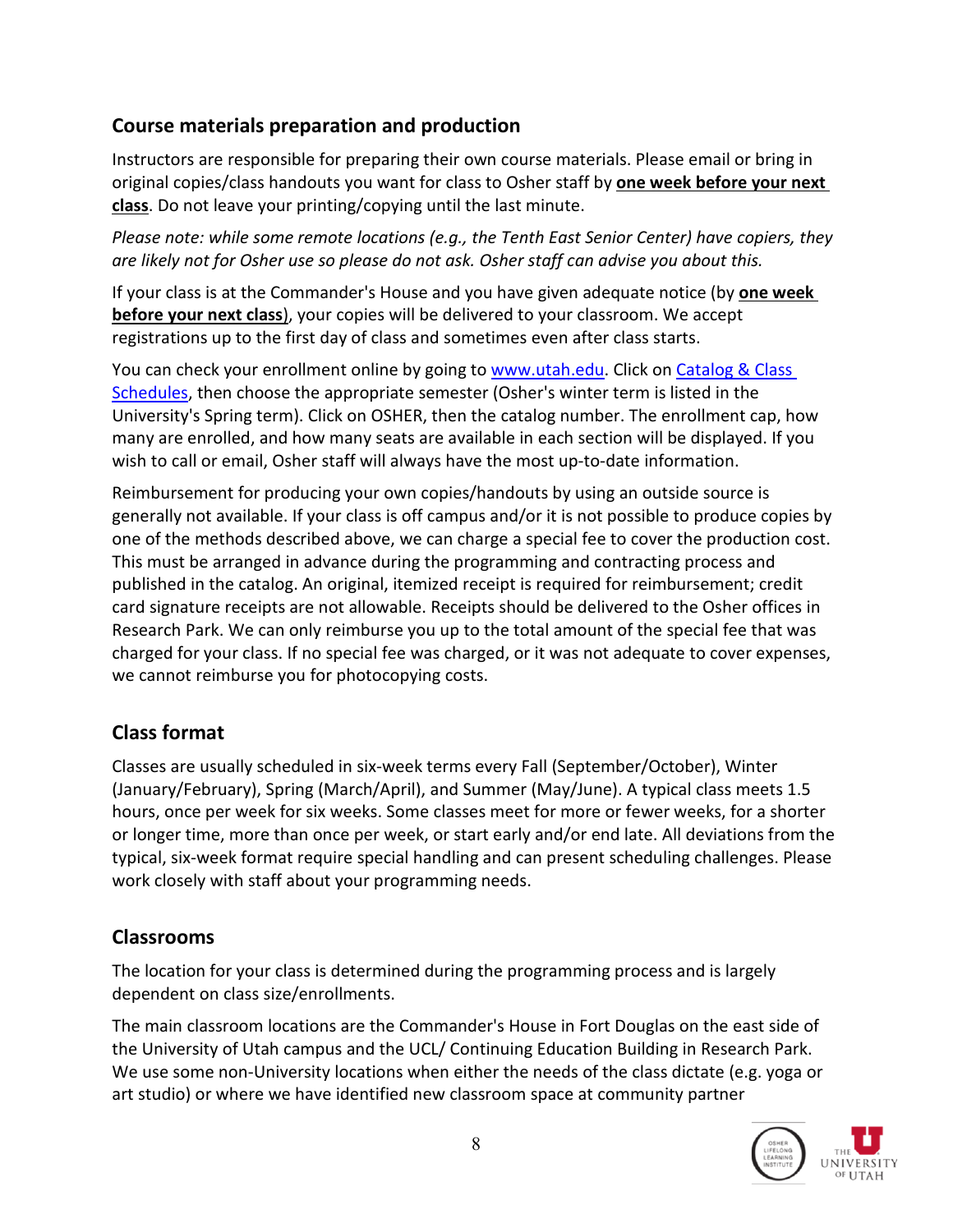organizations (e.g. 10<sup>th</sup> East Senior Center).

Classrooms are set up in a traditional classroom style setting. Most classrooms have tables for writing and notetaking. Larger class sizes may necessitate lecture seating without tables. You are welcome to rearrange the furniture to suit the needs of your class. Please let Osher staff know if you plan to rearrange the furniture and return the room to the configuration in which you found it at the conclusion of each class.

Should you need assistance with classroom set up or multimedia equipment at the Commander's House or other nearby facilities in the Fort Douglas area when Osher staff are not available, including for locked classrooms, please call the University Guest House at 801-587- 1234 or 801-230-6836. Allow up to 20 minutes for a response. Other community facilities have staff on duty at all times to assist you with classroom and facility issues.

If all of your class members are agreeable, you may decide to hold a class session at a time or place different from what is published in the catalog. You are responsible for alerting your class to any changes. You must also alert Osher staff so that we can notify facilities and respond to any inquiries. Please be sure that class members who may be absent from a class in which you announce changes to class times, location, or syllabus are informed too. Osher staff can help you with contacting everyone. We only rent the Commander's House for six weeks each term so please keep in mind that it is generally not available for make-up classes or classes that meet outside of the term's six-week parameter.

## **Class roster, attendance, registration**

We encourage you to get to know your class members by name. To assist you with this we will provide a class roster. **Use of the roster is for class business only. Please refer to your Letter of Agreement (LOA) regarding prohibited uses of this information.**

Name badges are provided to each Osher member but they are not required to wear them. At the Commander's House and 540 Arapeen, erasable name tents and magic markers are available. Please ask Osher staff to supply them, if desired.

Please take roll and ensure that all people present in the class are on the roll. If you prefer to have a classroom assistant take roll, please let the Osher staff know. If a non-registered person is in your class, please write their contact information on the roster and communicate this to Osher staff. We will contact them and take care of their registration needs. We need to ensure that all Osher members attending your class are registered. In addition to financial concerns, safety enters into this policy. In the event of an emergency at the facility we need to know who was possibly in the building at the time of the emergency.

Attendance is not required. If attendance drops off significantly it can sometimes be indicative of unmet expectations, but health and travel are more frequently the cause. Osher staff or your Curriculum Committee member can contact the absent class members on your behalf to obtain feedback. Be sure to review your course evaluations at the end of each term. We want to help you succeed and are happy to discuss any adjustments you and your class members would consider worthwhile.

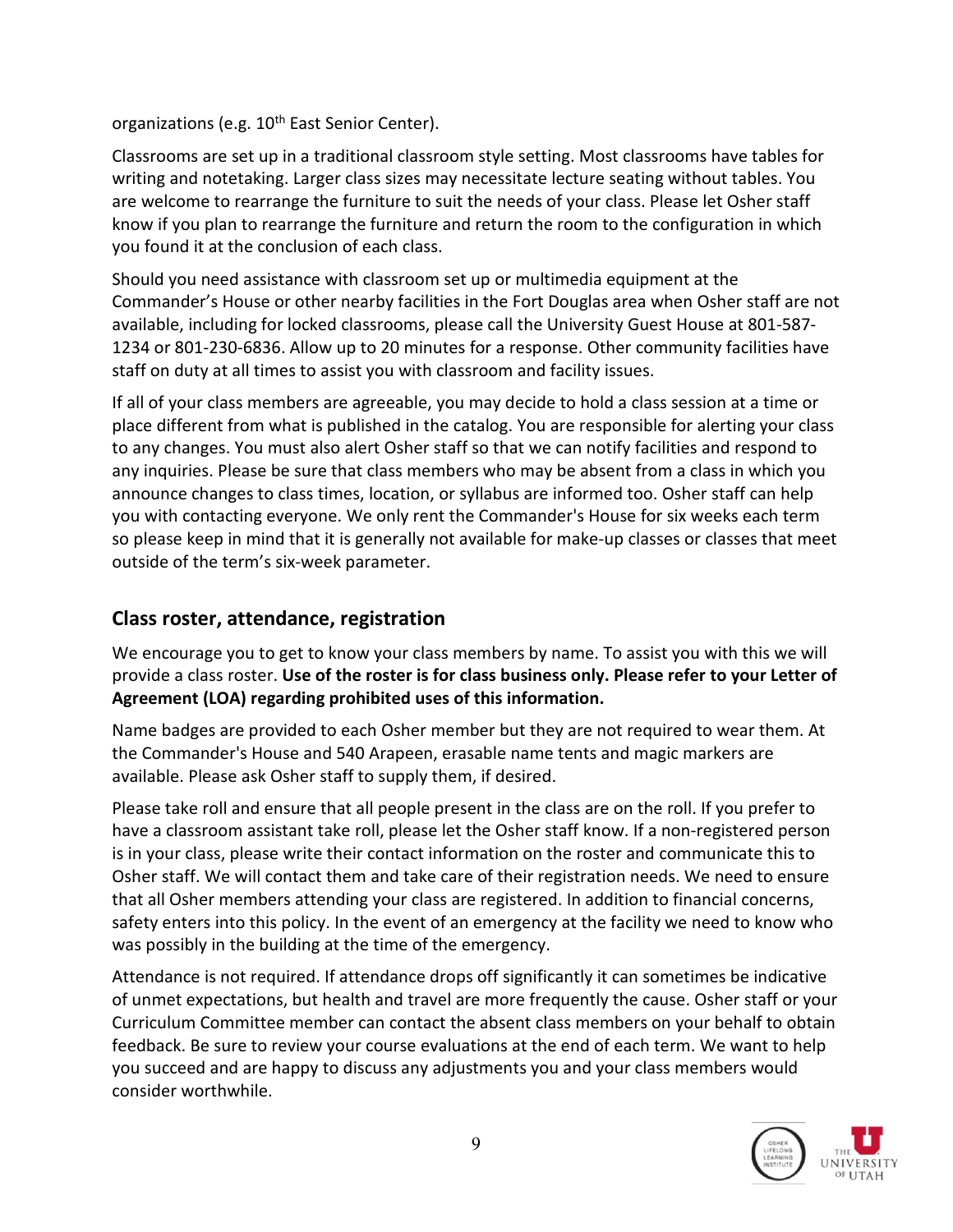# **Field trips**

Field trips can be an important component of the Osher learning experience. To ensure the safety of both you and your class members, please follow these University guidelines:

- Obtain approval for field trips from Osher staff.
- Include field trip(s) details in the course listing in the catalog.
- Collect signed liability waivers (Appendix A) from each participant before the start of the field trip. Return completed forms to Osher staff upon completion of the trip.
- Ensure that adequate personnel are on site to handle the activity and keep the group safe throughout the field trip. Please take into account that participants will have varying levels of physical fitness and will move at different speeds. It is recommended you let them know for how long they will be standing, walking, and/or sitting and provide parking information.
- Inform members of University and Osher policies regarding the use of personal vehicles and carpooling listed below:
	- $\circ$  Carpooling is at your own initiation and risk.
	- o Osher staff, instructors, and volunteers cannot arrange carpooling.
	- $\circ$  If you choose to accept a ride or to provide rides to others, please be advised of the following University policy regarding insurance: *The University does not provide primary automobile liability or personal injury protection coverage for personal vehicles driven by University employees,*

*authorized volunteers, or students, even if the driver is engaged in conducting University business.* 

- If an accident or injury occurs while on a field trip, those affected should fill out the Incident/Accident Report form (Appendix B). Send a photograph of the completed form to the Osher office at [Osher@Utah.edu](mailto:Osher@Utah.edu) and phone us at 801-585-5442.
- Be sure to notify Osher staff of any incidents, accidents, injuries, issues, or concerns.

# **Course and instructor evaluations**

Evaluations are an important part of our efforts to deliver the highest quality learning experience to our members. Once compiled, a summary of the feedback we collect will be provided to you.

Class members complete evaluations on paper and/or electronically, as appropriate.

Upon completion of a course, each Osher member will receive an electronic evaluation request. Evaluations are online surveys designed to gather in-depth evaluations of the course, instructor, and Osher program.

*After COVID-19 restrictions have been lifted, we may return to using our paper evaluation forms, as we have done in previous terms. When appropriate, these will be made available before your final class*. Please encourage class members to participate by filling out the evaluations (digital surveys or paper). Return paper evaluations to Osher staff.

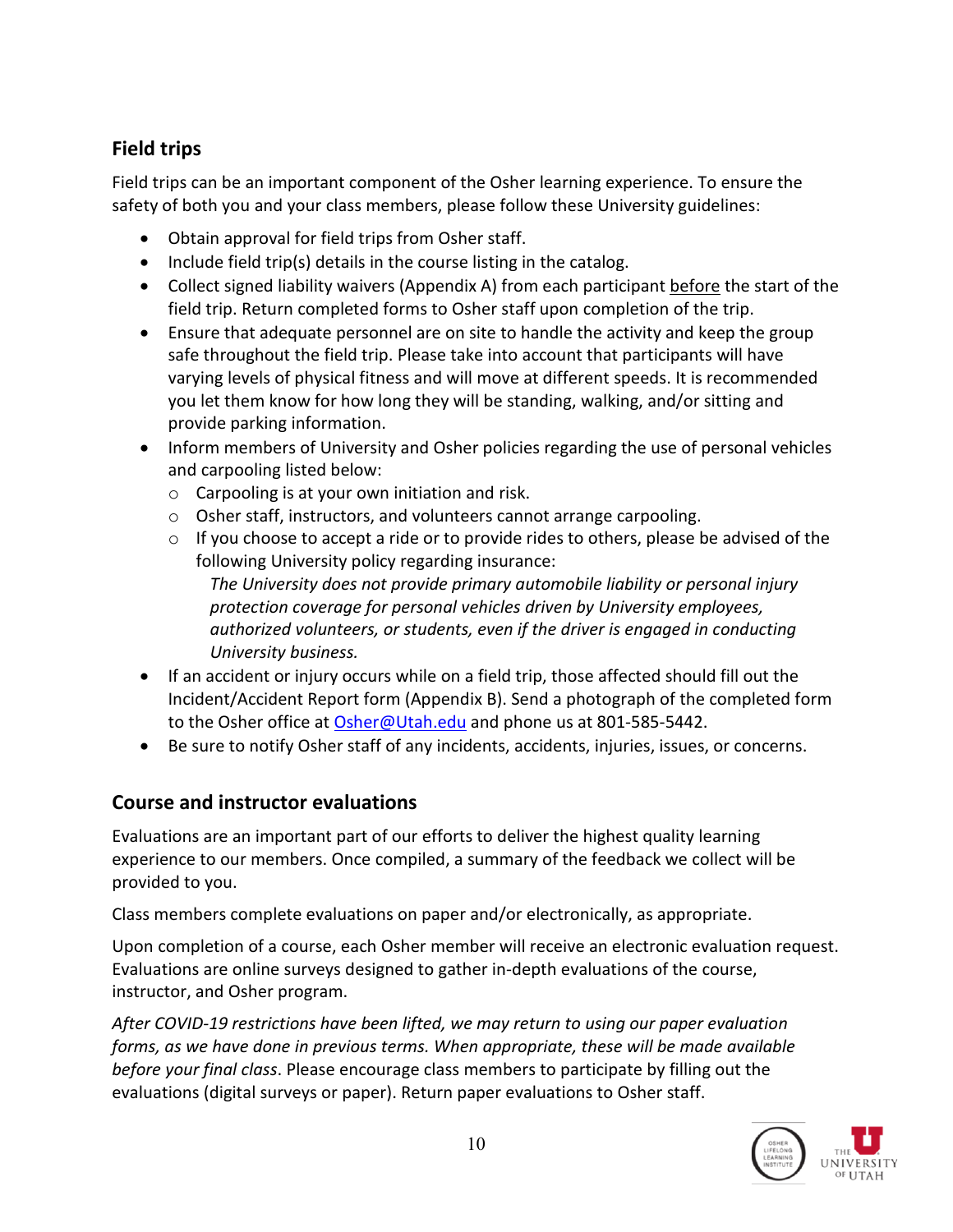## **Student interface**

The Department of UCL/Continuing Education handles all registration, collection of tuition and special fees, and records management.

You are responsible to contact your class members in the event of a class rescheduling or other class-specific issues and to keep Osher staff informed. To facilitate your interface with the class, we will provide a class roster with contact information at the beginning of the term. If you need further contact information during the term, please ask the Osher staff. **Remember that Utah law prohibits the use of student mailing lists or class rosters for dissemination of material of any kind that is unrelated to University business.** Use this information responsibly.

From time to time you may be approached by an Osher member about joining your class. This happens most often when a class is full. **Please refer all such requests to Osher staff.** We maintain waiting lists and process member requests in the order in which we receive them. Although Osher members are disappointed when they cannot get into a class, they generally understand. Special favors are unethical and not allowed.

## **Cancelling or rescheduling classes**

If circumstances beyond your control prevent you from teaching a class as scheduled, consideration may be given for rescheduling or canceling the class. Generally, this should be done only in extreme cases as enrollment and attendance usually suffer as a result of schedule changes. Please call Osher staff to discuss your specific situation and to consider optimal solutions.

As many of your class members have busy lives, contacting them at the last minute runs the risk of someone not getting notified. Please give as much advance notice as possible. Please note if anyone is absent when you make announcements and contact them after class to be sure they are fully informed.

Although email addresses are noted on the form, email is not recommended as a sole method of communication, especially for time sensitive matters, as many members do not check their email frequently. If using email, we advise you request a read receipt confirmation. Any email address in the format *uXXXXXXX@utah.edu* will likely be ignored. These email addresses are assigned to all students by the University of Utah and Osher members do not frequently, if ever, use them.

## **Cancellation of classes due to weather**

In the case of severe weather, please listen to your local radio or television station for cancellation announcements. If the University closes, Osher classes are cancelled. Every attempt will be made to leave a message about closures on Osher's main line, 801-585-5442, and on the UCL/Continuing Education website [www.continue.utah.edu.](http://www.continue.utah.edu/) The University also posts closure information on its home page: [www.utah.edu.](http://www.utah.edu/)

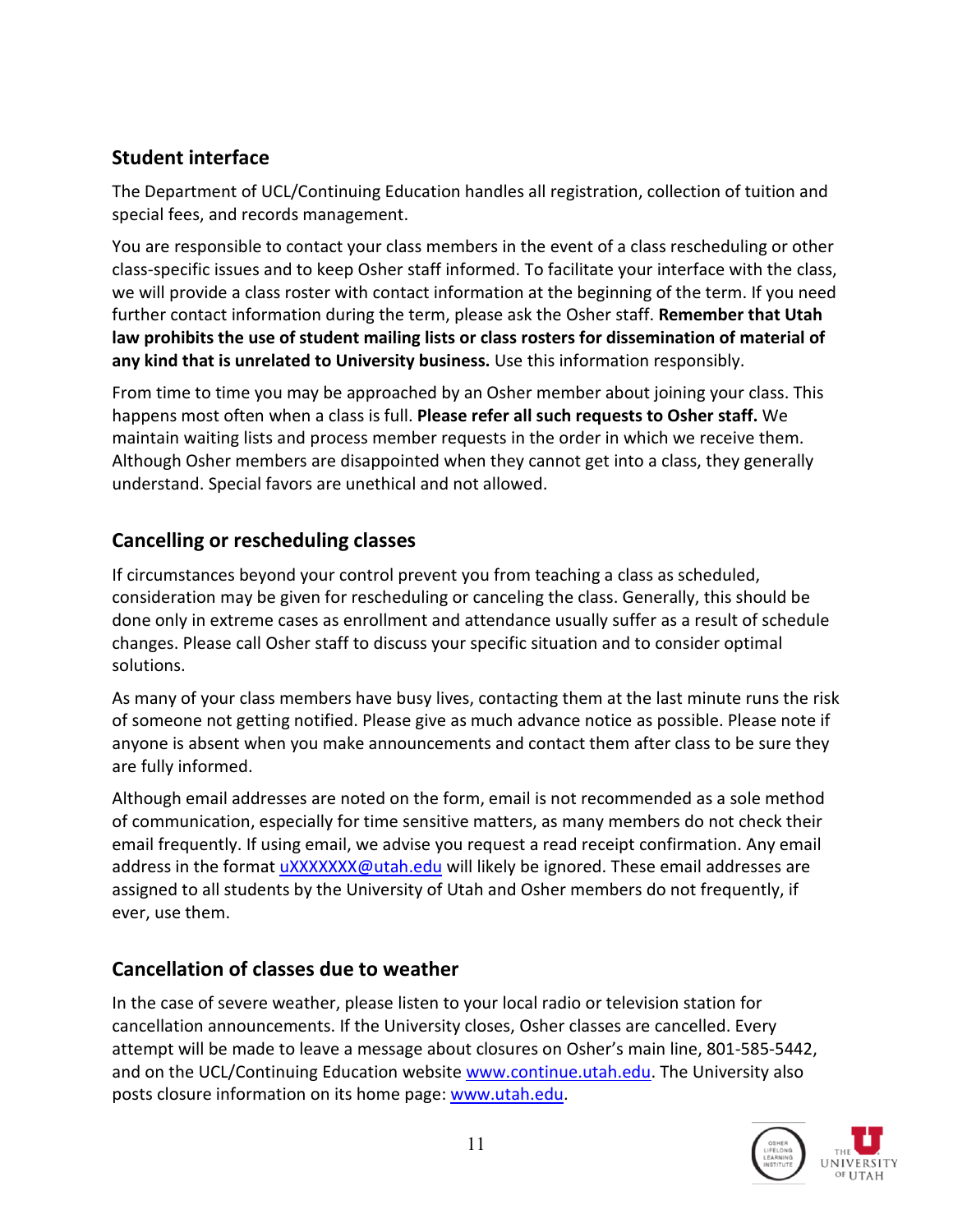## **Full classes, waiting Lists, opening additional sections**

In addition to the recommended class size you noted on your proposal, the available classroom capacity, expected demand for the class, and cost of producing the class are considered when establishing the class size range. If class registrations are below the minimum of five (5), the class may be canceled. Osher staff will contact you the week prior to determine how long you are willing to wait to make the decision. You can contact the office at any time to check current enrollment numbers. You can also check enrollments online by going to [www.utah.edu.](http://www.utah.edu/) Click on Catalog & Class Schedules, then the appropriate semester. *Note: Osher's winter term is listed in the University's spring semester.* Click on OSHER, then the catalog number. The enrollment cap, how many are enrolled and how many seats are available in each section will be displayed.

When enrollment reaches the maximum, the class is automatically closed and no more registrations are taken. Osher members who call to register are put on waiting lists. Depending on the class and other factors, additional sections can be opened, more seats can be added, or a larger classroom can be found. These decisions are considered case by case.

## **Honorarium**

If you selected a monetary honorarium, it will be processed through the regular University payroll system. You must contact the UCL/Continuing Education payroll reporter with the required paperwork and two forms of government issued identification to set you up in the University system as an instructor any time during the term you are teaching.

Before a monetary honorarium can be processed, the following materials must be on file:

- Letter of Agreement
- New hire paperwork
- Course evaluation forms
- Signed liability waivers (for field trips and classes that involve risk  $-e.g.,$  with food, alcohol, or physical activity).

The honorarium is processed after all classes are completed. Monetary honorarium authorizations are processed twice per month. Barring any unforeseen circumstances, classes ending in the period between the 1st and the 15th of the month are paid on the 7th of the following month, and classes ending in the period between the 16th and the 31st of the month are paid on the 22nd of the following month. This means you can expect payment between three and five weeks after your class ends.

The University's Payroll Office has implemented a mandatory direct deposit policy for all University employees including Osher instructors. The UCL/Continuing Education payroll reporter will provide a direct deposit authorization form to you with the new hire paperwork.

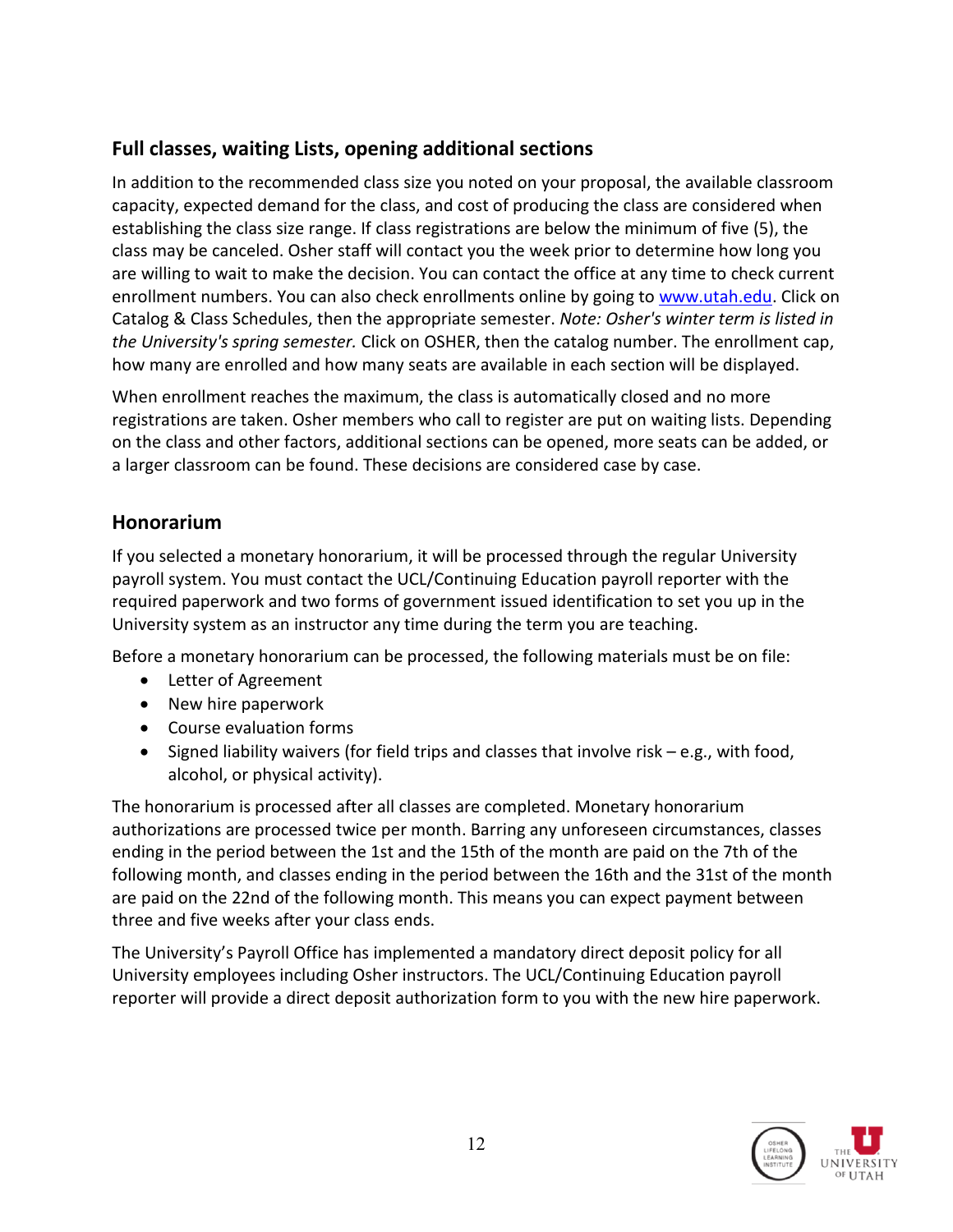## **Special fee reimbursement**

Special fees are designed to cover the cost of class materials. In some cases you may have outof-pocket expenses associated with a class. To be eligible for reimbursement you must:

- Request that a special fee be assessed during the programming process.
- Request a fee adequate to cover the expenses as **reimbursement can be made only up to the amount collected from class members**.
- Submit itemized receipts (credit card receipts are not accepted) to document use of the special fee monies. **Reimbursement can be made only for pre-approved expenditures.**
- If you are using supplies from a larger personal supply and cannot provide specific receipts, provide a list of materials used and cost of each per class member.

Special fee reimbursement can be processed any time after the executed Letter of Agreement is returned to our office and the expense has been incurred. Submit your original receipts to Osher staff. Please keep a copy of all receipts for your records. The time between when the office receives your documentation and when your reimbursement is sent can take up to three weeks.

## **Follow-on courses**

Follow-on courses can be scheduled in subsequent terms if there is member interest and a fit with the curriculum mix and direction. Contact the Osher Director, Jill E. Meyer at (801) 585 1441 or [jill.meyer@utah.edu](mailto:jill.meyer@utah.edu) or your Curriculum Committee liaison to discuss. It is a good idea to ask class members what their interests are but care must be taken to avoid setting expectations that Osher cannot support. Prior to approval, please refrain from any activity that might imply to members that a course will be offered.

Because the needs of all members must be considered along with program, financial, and facility constraints, please do not approach the site staff (i.e., non-Osher staff) with curriculum or programming matters. They are there to support your physical classroom needs only.

## **Class promotion**

To help promote the Osher Lifelong Learning Institute and your class, Osher staff publishes and mails Fall, Winter, and Spring catalogs to thousands of people – both members and prospective members of Osher. Osher staff publishes course descriptions and instructor bios on its website, posts to social media outlets like Facebook and YouTube, and presents at community events (e.g. service clubs such as Rotary and Kiwanis, retirement seminars, senior communities), and organizes course/instructor preview events each year for hundreds of Osher members.

Your attendance at these major events can really help build interest. Attendance ranges from 300 – 400 members and prospective members.

Each event includes an hour of mingling during which guests enjoy light refreshments and visit with instructors. Course materials are distributed at high top tables around the room. These events also feature a guest lecturer and program highlights from the year.

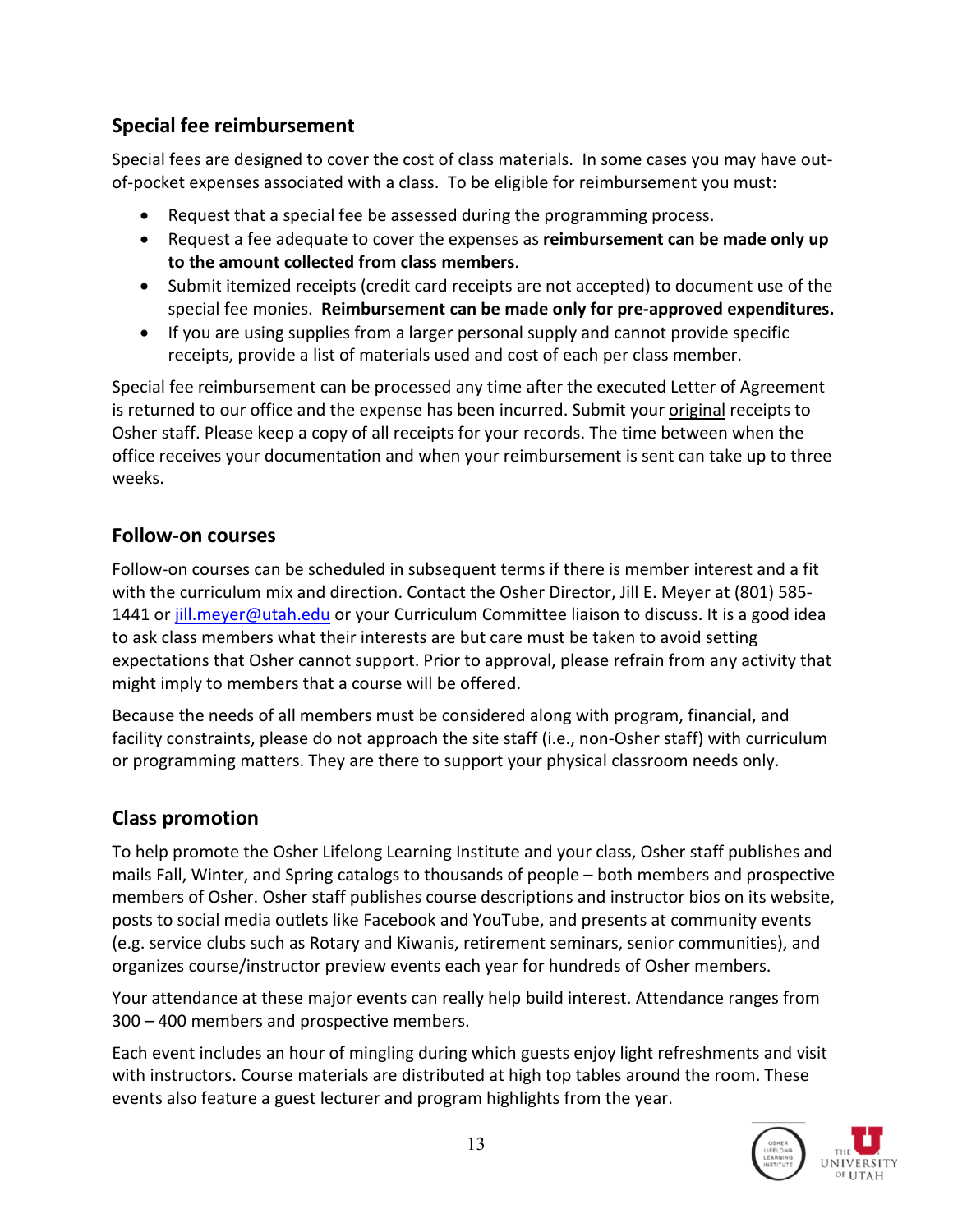Nothing motivates people to register for an Osher course more than your enthusiasm for and expertise in your topic. For convenience, members can register for courses on site at these events. *During COVID-19, we have also been offering online open houses via Zoom webinar.*

## **Media inquiries**

From time to time the media may contact you about doing a piece on your course. These are wonderful opportunities to help get the word out to the community about your course and about the program. We appreciate your willingness to accommodate these requests whenever possible. Please refer the media contact to the office so that we can coordinate their visit to your classroom and provide additional information and support.

## **Professional conduct**

You are a representative of the Osher Lifelong Learning Institute at the University of Utah. As a professional in your field, we count on you to conduct yourself with dignity and respect.

- If you have a problem or concern with the Osher program, please alert our office in a timely manner. We are committed to your success and the success of the program and will make every effort to resolve your concerns in a manner that benefits all concerned. Discussing issues or concerns related to the program with class members is often counter-productive to the program and to the Osher member experience.
- Osher members choose our program because of the high quality and variety of offerings. They are here to enjoy themselves and learn—not to be sold any product or service. Promoting your product, business, or facility, either directly or indirectly, to class members during class time is inappropriate and prohibited, as is using Osher member contact information for any non-class related purpose.
- Members have paid hard-earned money to attend their courses of choice. Please do not invite anyone to attend a class without proper registration. On a case-by-case basis and with prior approval of the Director, exceptions can be made to this policy.

## **Instructor privileges**

Instructors are invaluable members of our Osher community. You are eligible to register at no charge for one (1) course during the term in which you teach. Special fees may apply. We find this a wonderful opportunity for instructors to participate in our learning community in a synergistic way as a class member as well as an instructor.

To register for your membership, please call the office at 801-585-5442 any time after your executed Letter of Agreement and any applicable instructor paperwork has been submitted. To take advantage of the tuition waiver for classes, please call the Osher office within the four days before the course start date to check availability, to register, and to pay any applicable special fees.

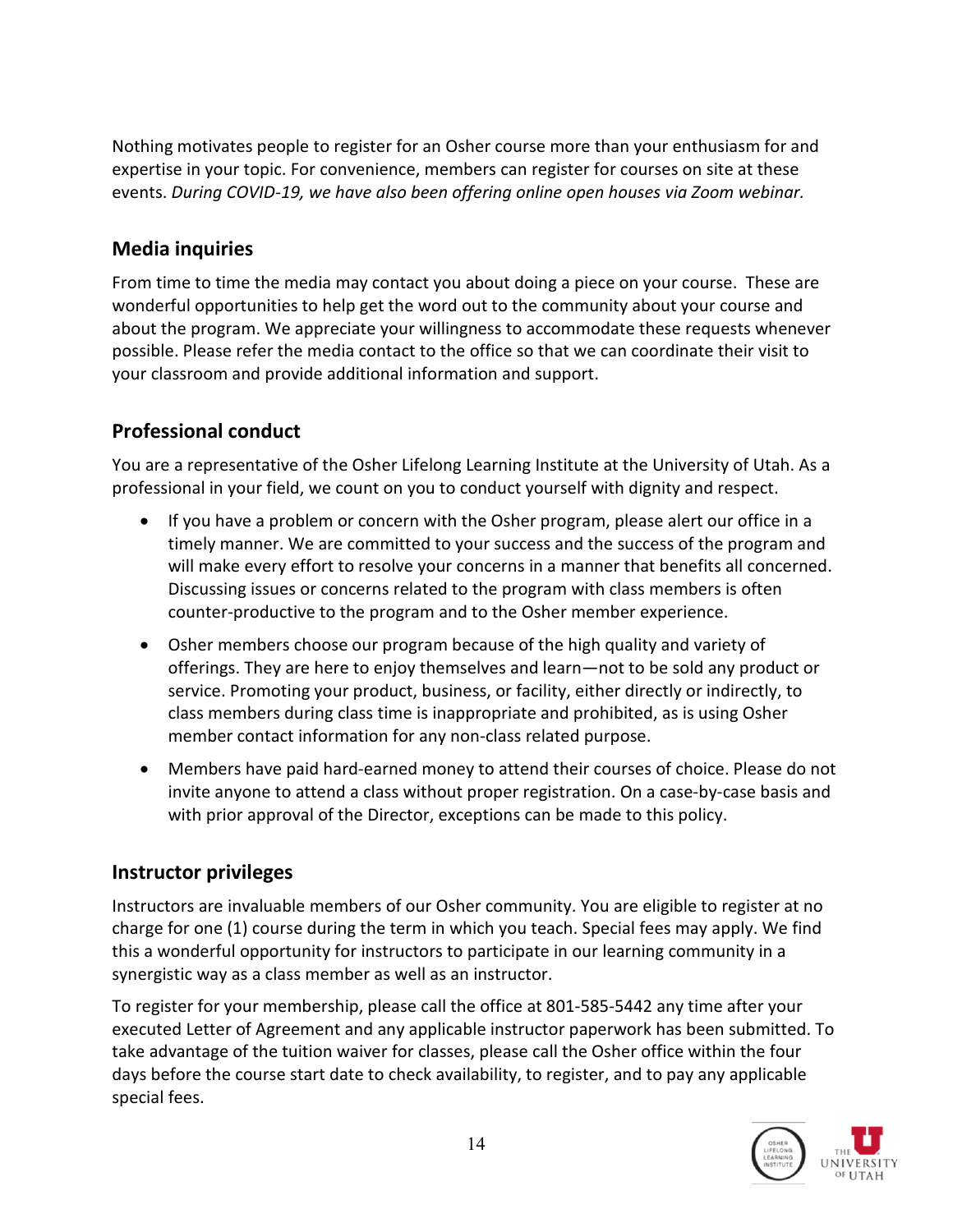Tuition waivers will not be applied retroactively. Osher membership additionally entitles the instructor to all membership benefits and, if taking a class, UCL/Continuing Education student benefits. Visit [www.osher.utah.edu](http://www.osher.utah.edu/) for an up-to-date listing of courses.

Instructors are also eligible to get a University of Utah ID card. The card is available at any U-card office [\(http://www.ucard.utah.edu/](http://www.ucard.utah.edu/) 801-581-card (581-2273).

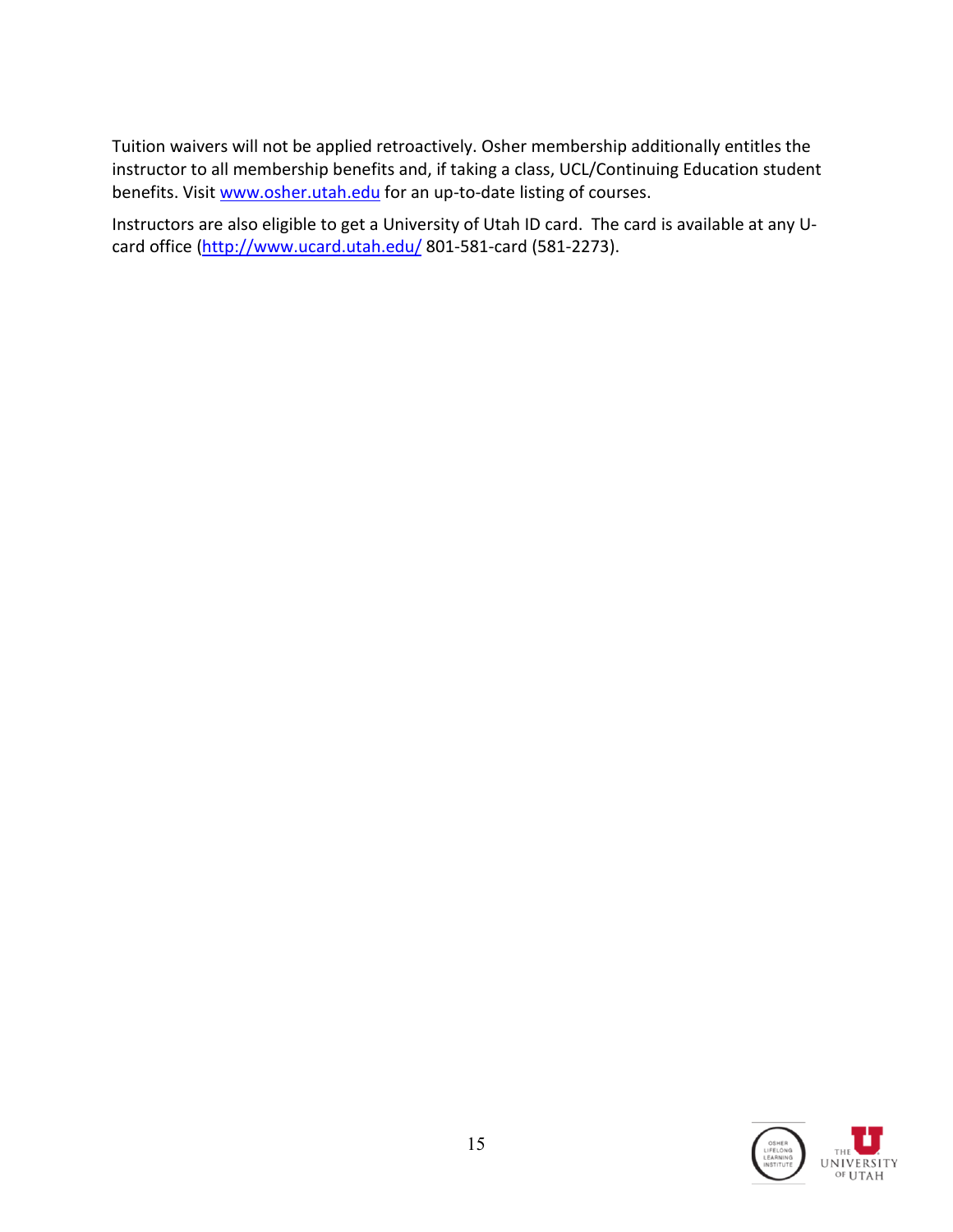# **Emergency Procedures**

## **Classroom and field trip emergencies**

- **IF YOU ARE IN IMMEDIATE AND IMMINENT DANGER, DIAL 911**
- Designate someone in class to assist emergency personnel to the location.
- Have someone stay with the injured. Keep the class calm and out of the way of those attending to the injured and the emergency personnel. You may want to send the class to another space.
- Report the incident to the Osher staff person on duty.
	- $\circ$  If an Osher staff person is not on site, report the incident to the main office at 801-581-6461
- Ask the injured person how you can be helpful (e.g. call for a ride home, get them water).
- If the injured party requests you to contact someone on their behalf, please do so and inform the staff of the request.
- After the emergency is over, complete the Accident/Incident Report form in Appendix B.

## **In the event of a fire alarm/drill**

- Evacuate the building by use of stairways, not elevators. Without jeopardizing your own safety, assist those who may need help.
- Stand away from the building.
	- o At our main building, gather at the posted EAP points in the south and west parking lots.
	- o At the Commander's House, gather on the field in front of the building.
	- o At other locations follow the exit and gathering instructions of that site.
- Make a count of class members who have evacuated & inform emergency personnel immediately if anyone is missing.

## **Campus Police & Public Safety**

Immediate police or security response on main campus (including the Fort Douglas area) is available by calling the main dispatch number, 801-585-COPS (2677). At other facilities contact the staff on site for assistance.

## **#SAFEU**

A comprehensive website for all safety-related information, reporting and support resources, training and more at the University of Utah: [http://safeu.utah.edu/.](http://safeu.utah.edu/)

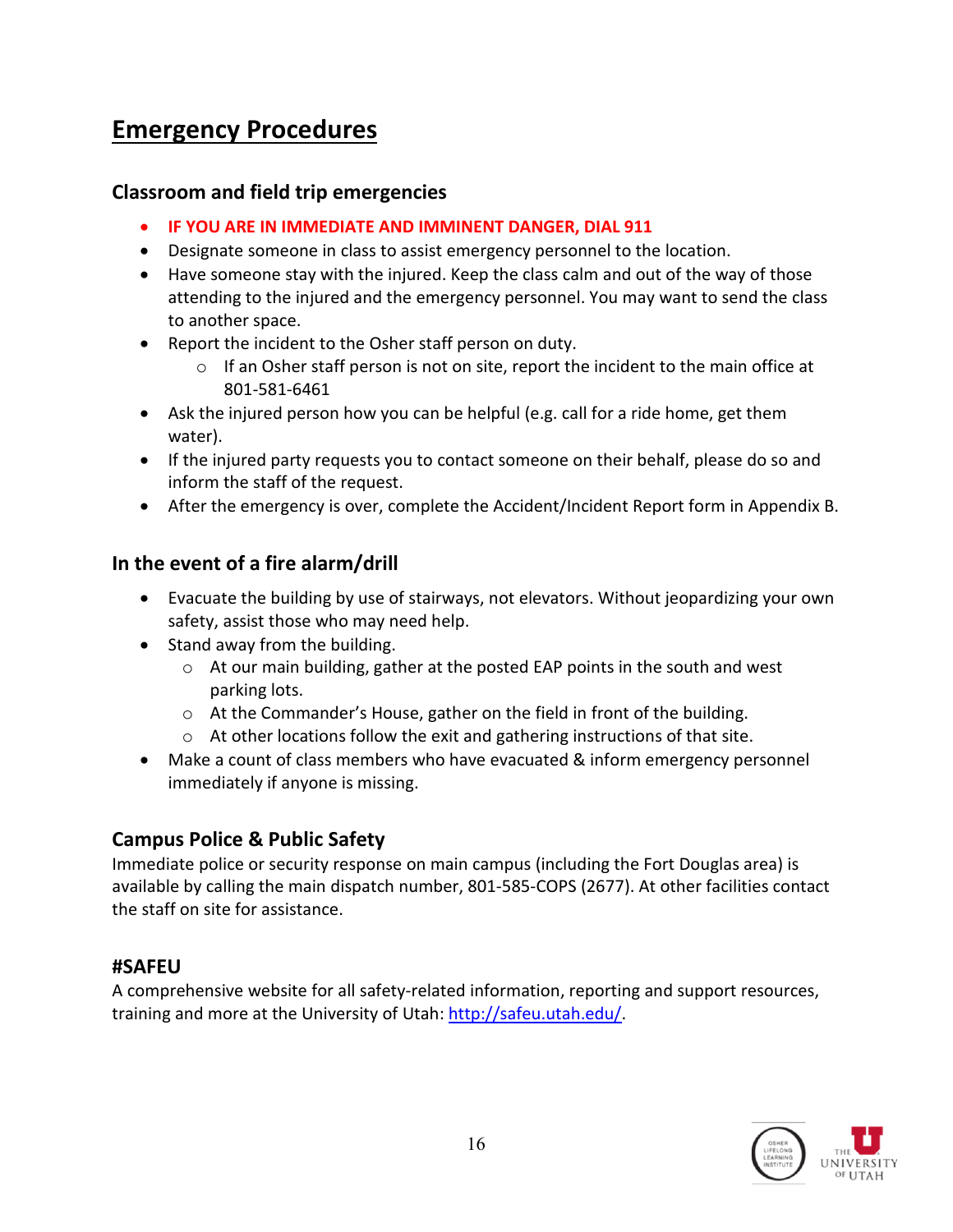## **Appendix A - Liability Waiver**

## **UNIVERSITY OF UTAH**

#### **IMPORTANT: THIS IS A LEGAL DOCUMENT PLEASE READ AND UNDERSTAND THIS DOCUMENT BEFORE SIGNING**

#### **ASSUMPTION OF RISK, WAIVER OF LIABILITY AND INDEMNIFICATION AGREEMENT**

This Agreement must be completed in order to participate in the activities associated with this program and course.

| Participant (print full name): |  |
|--------------------------------|--|
| Program:                       |  |
| Course:                        |  |

I, the undersigned, am either the Participant named above or the parent and/or legal guardian ("Guardian/Parent") of the minor Participant named above. I am familiar with the curriculum and the activities which take place in the above named course.

#### TERMS AND CONDITIONS

I will participate or authorize the Participant to participate in the above program and course at the University of Utah (the "Program"). I understand that such participation can include foreseeable and unforeseeable risks and other hazardous activities inherent in the program which may expose the participant to illness, injury, or death. Participant or guardian/parent freely and voluntarily participates or allows participation in the program with the knowledge of the danger involved and hereby agrees to assume and accept any and all risk of injury or death.

#### WAIVER, RELEASE AND INDEMNIFICATION

Participant or Guardian/Parent of Participant understands and acknowledge that the University of Utah ("University") is not an insurer of Participant's behavior, actions or participation in the program, and that the University assumes no liability whatsoever for personal injuries or property damages to Participant or to third persons arising out of Participation in the Program activities. Participant or Guardian/Parent hereby agrees to release, waive, covenant not to sue, indemnify and hold harmless the University, and all of their officers, employees and agents (collectively the "Releasees") from any and all liability, claims, demands, actions and causes of action whatsoever arising out of or related to any loss, damage, or injury, including death, that may be sustained by Participant or loss or damage to any property belonging to Participant arising out of or related to participation in the above named Program, and excepting only such loss, damage or injury as may be caused by the sole negligence of any Releasee.

Participant or Guardian/Parent of Participant agrees that the site of any lawsuit arising out of or related to participation in the Program shall be Utah and that this Agreement will be governed by and

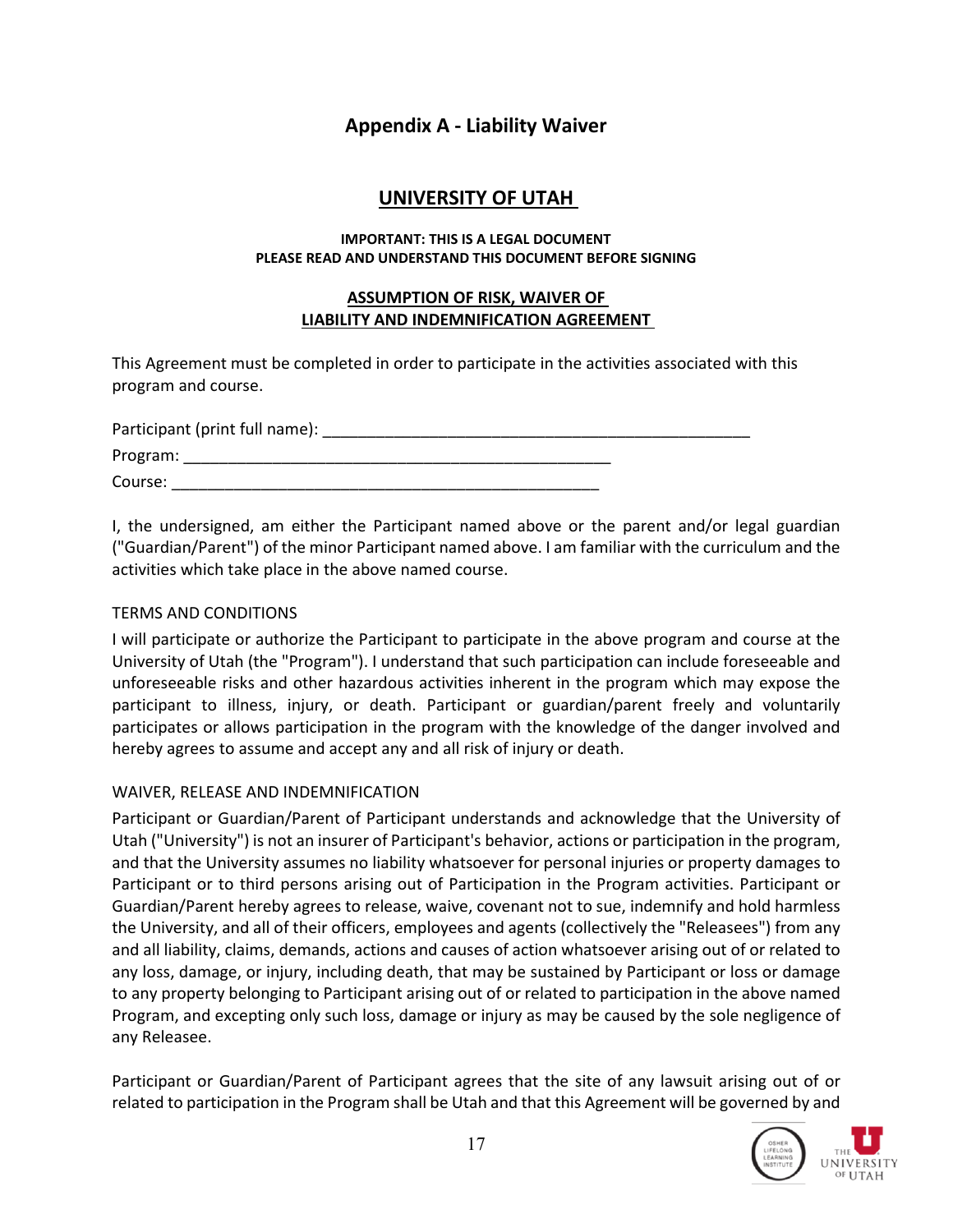construed in accordance with the laws of the state of Utah, without application of any principles of choice of law.

Participant does not have any medical conditions that would prevent participation in course Program. Participant has adequate health insurance to cover the costs of treatment in the event of any injury. Participant shall pay any attorney fees or costs incurred by the University in enforcing this Agreement.

If any portion of this Agreement is held to be invalid by a court of law, then it is agreed and intended that all the remainder shall, notwithstanding, continue in full force and effect.

PARTICIPANT OR GUARDIAN/PARENT OF PARTICIPANT HAS CAREFULLY READ THESE TERMS AND FULLY UNDERSTANDS THEIR CONTENT AND IS AWARE THAT THIS IS A RELEASE OF LIABILITY AND A CONTRACT BETWEEN PARTICIPANT OR GUARDIAN/PARENT OF PARTICIPANT AND THE RELEASEES AND SIGNS IT OF HIS OR HER OWN FREE WILL.

I am signing this Agreement for myself as Participant. I acknowledge that I am eighteen (18) years of age and that I understand the terms of this Agreement. I also acknowledge that this Agreement shall bind my heirs and personal representatives.

\_\_\_\_\_\_\_\_\_\_\_\_\_\_\_\_\_\_\_\_\_\_\_\_\_\_\_\_\_\_\_\_\_\_\_\_\_\_\_\_\_\_\_\_\_\_\_\_\_\_\_\_\_\_ \_\_\_\_\_\_\_\_\_\_

\_\_\_\_\_\_\_\_\_\_\_\_\_\_\_\_\_\_\_\_\_\_\_\_\_\_\_\_\_\_\_\_\_\_\_\_\_\_\_\_\_\_\_\_\_\_\_\_\_\_\_\_\_\_ \_\_\_\_\_\_\_\_\_\_

Signature of Participant Date

\_\_\_\_\_ I am signing this Agreement on behalf of a minor Participant. I acknowledge that I am the Guardian/Parent of the Participant and that I understand the terms of this Agreement. I also acknowledge that these terms shall bind my heirs and personal representatives and the heirs and personal representatives of Participant.

Signature of Legal Guardian and/or Parent of Participant Date

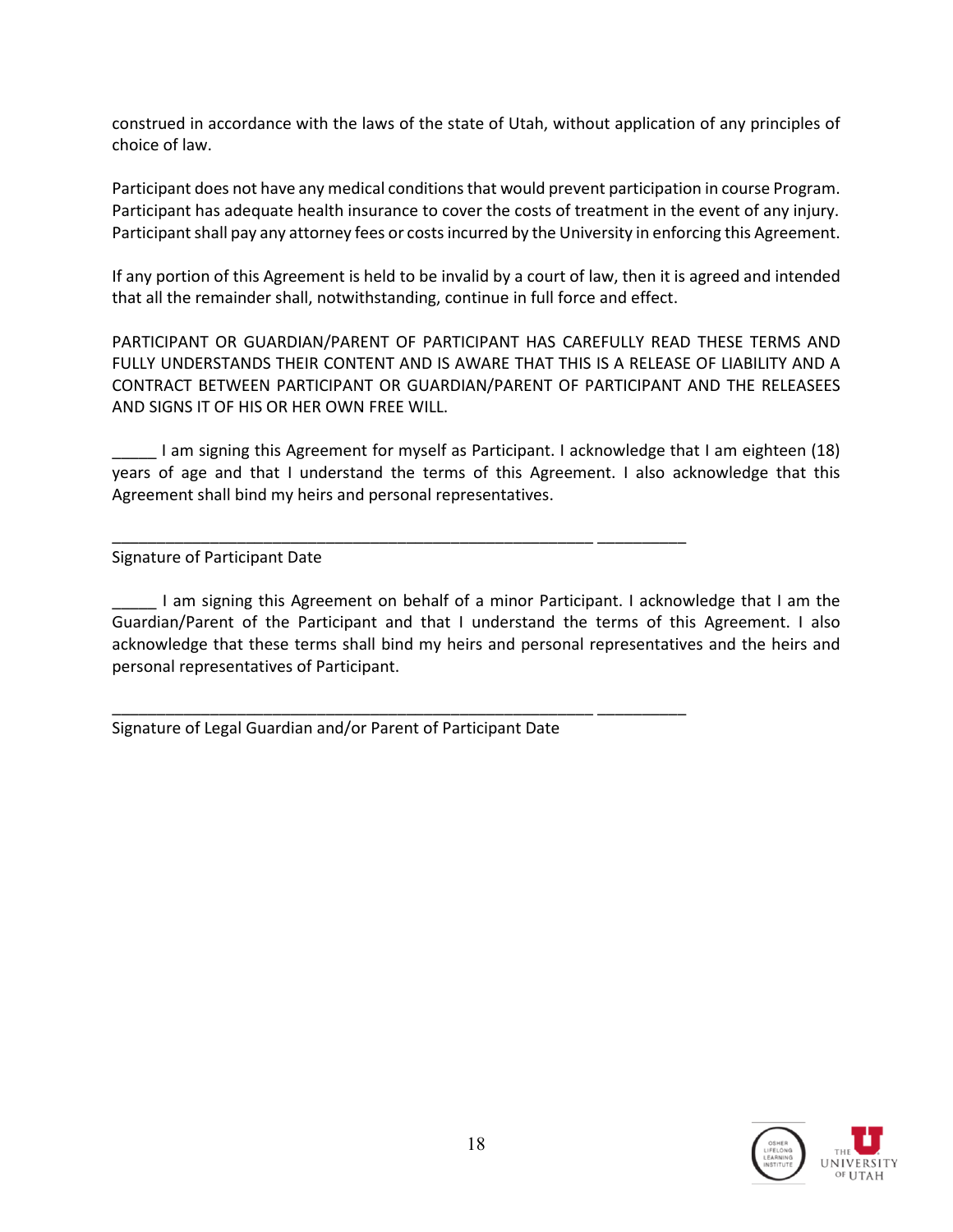# **Appendix B - Accident/Incident Report**

<https://safeu.utah.edu/how-do-i-report/>